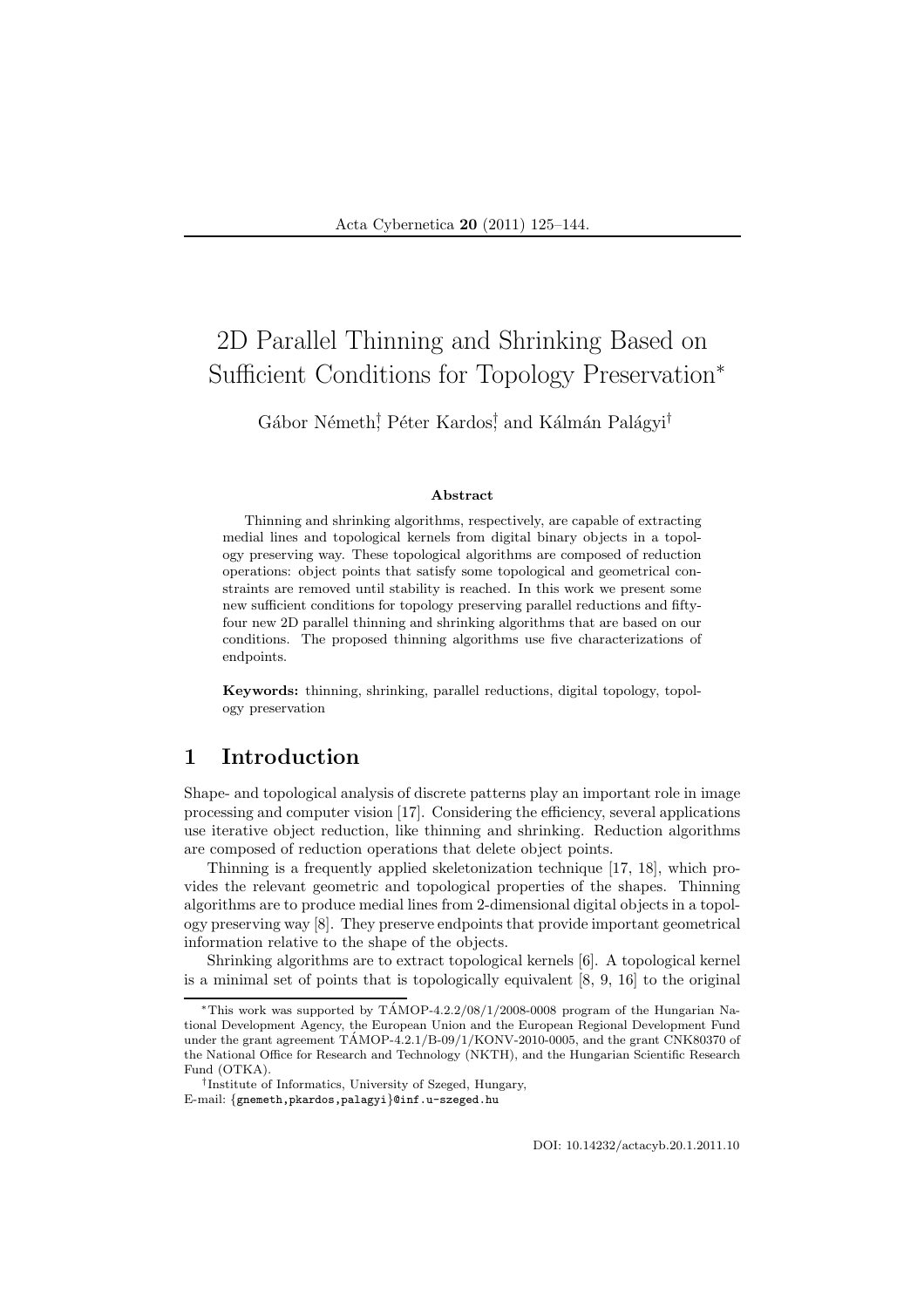object (i.e., if we remove any further point from it, then the topology is not preserved) [6, 8, 9, 16]. Shrinking algorithms preserve the topology [6, 8, 9, 16] of the objects, however, they do not take the object geometry into consideration.

Parallel thinning and shrinking algorithms are composed of parallel reduction operations which delete a set of object points simultaneously [6, 7]. Note that there exists some "*shrinking to a residue*" algorithms, in which every object is transformed into a single point by eliminating cavities [6]. In this paper our attention is focused on the topology-oriented shrinking, and we consider shrinking algorithms as thinning ones with no endpoint preservation.

All thinning and shrinking algorithms need to preserve the topology [8]. Despite of this topological constraint, Couprie found five existing 2D parallel thinning algorithms that do not satisfy it [5]. In order to verify that a parallel reduction preserves topology, Ronse introduced the minimal non-simple sets in [16], and Kong gave some sufficient conditions [9]. Bertrand introduced the P-simple points [1] and the critical kernels [2] that provide methodologies to design topology preserving parallel thinning algorithms. Bertrand and Couprie proposed various parallel thinning algorithms based on critical kernels [3], and they linked the critical kernels to minimal non-simple sets and P-simple points in [4]. However critical kernels constitute a general framework in the category of abstract complexes in any dimension, designing parallel thinning algorithms working on discrete grids might be difficult. That is why we introduced modified versions of Kong's sufficient conditions [9] and combined them with the known parallel thinning approaches and endpoint characterizations to generate a family of topology preserving thinning and shrinking algorithms [13, 15]. In our opinion, one can implement these algorithms easily.

We use the fundamental concepts of digital topology as reviewed by Kong and Rosenfeld [8].

A 2D  $(8,4)$  binary digital picture  $\mathcal{P} = (\mathbb{Z}^2, 8, 4, B)$  is a quadruple [8], where  $\mathbb{Z}^2$  is the set of 2D discrete points. The elements of  $B \subseteq \mathbb{Z}^2$  are the black points, having the value of "1", form the 8-connected objects, while points in  $\mathbb{Z}^2 \setminus B$  are white ones, having the value of "0", and are assigned to the 4-connected background and cavities. Let  $N_8(p)$  and  $N_4(p)$  denote the set of 8- and 4-adjacent points to p, respectively. Furthermore, we use the notations  $N_4^*(p)$  and  $N_8^*(p)$ , where  $N_8^*(p) = N_8(p) \setminus \{p\}$  and  $N_4^*(p) = N_4(p) \setminus \{p\}$ . The lexicographical order relation  $\prec$  between two distinct points  $p = (p_x, p_y)$  and  $q = (q_x, q_y)$  is defined as follows:

$$
p \prec q \quad \Leftrightarrow \quad p_y < q_y \lor (p_y = q_y \land p_x < q_x).
$$

A black point is called a *border point* if it is 4-adjacent to at least one white point. The other black points are called *interior point*s.

There are three major strategies for parallel thinning and shrinking algorithms: fully parallel, subiteration-based, and subfield-based  $[6, 7, 10, 18]$ . Németh and Palágyi studied a number of parallel thinning algorithms that are based on some sufficient conditions for topology preservation, and the three conventional types of endpoints were considered [15].

In this paper we introduce some advanced sufficient conditions for topology preservation. Then, we propose forty-five new parallel thinning algorithms and nine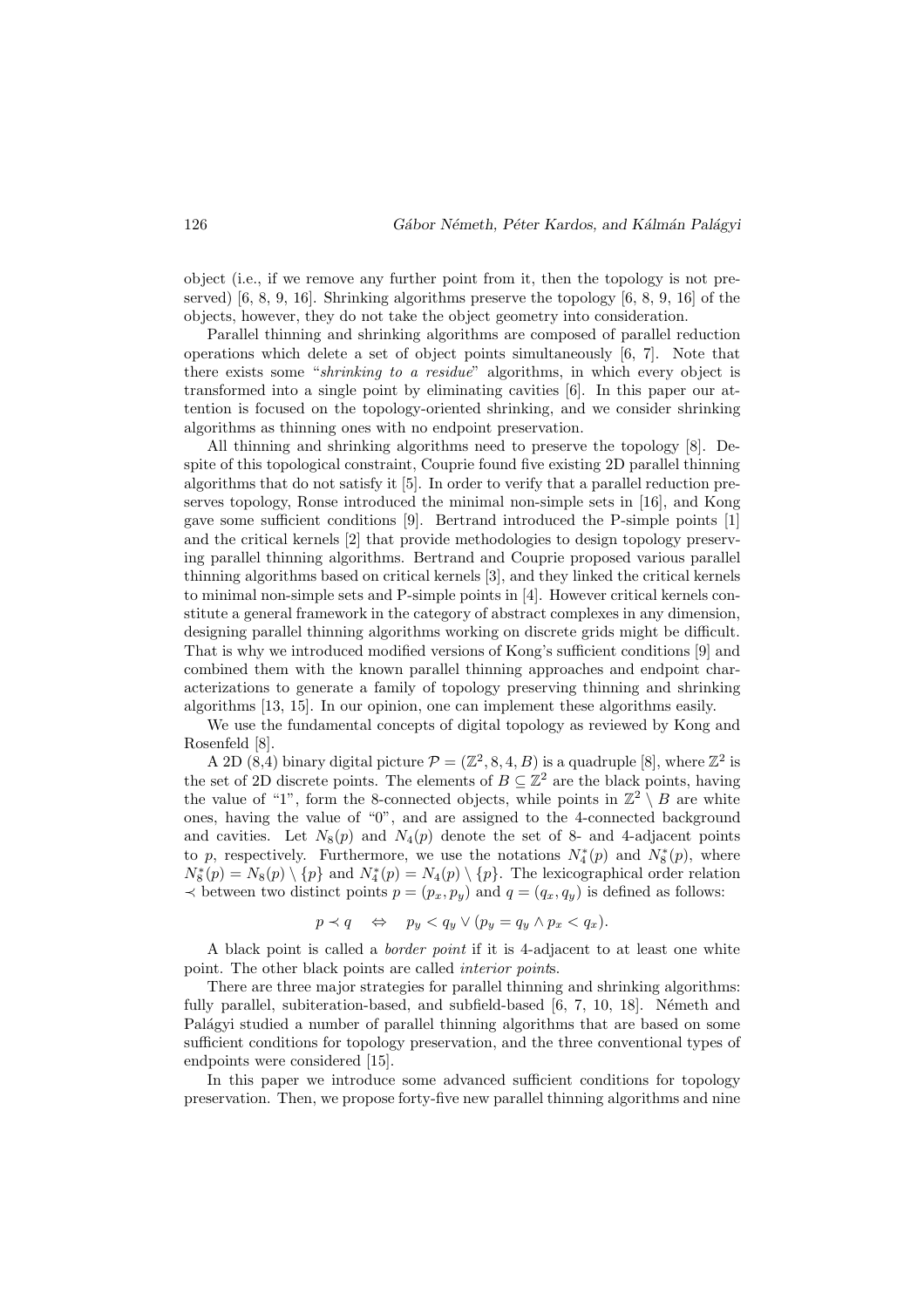shrinking ones that are based on these new conditions. Our thinning algorithms take five endpoint characterizations into consideration.

The rest of this paper is organized as follows. In Section 2, we propose our new sufficient conditions for topology preserving parallel reductions. Section 3 reviews the proposed parallel thinning and shrinking algorithms and presents some illustrative results. In Section 4, some properties of our algorithms are discussed. Finally, we round off the paper with some concluding remarks.

# 2 Topology Preserving Parallel Reductions

In this section, some results concerning topology preserving parallel reduction operations are reviewed.

A reduction operation may change some black points to white ones, which is referred to as deletion, while white points remain unchanged. A parallel reduction operation deletes a set of black points simultaneously.

A 2D reduction operation does *not* preserve topology [8, 9, 16] if any object in the input picture is split (into several objects) or is completely deleted, any cavity in the input picture is merged with the background or another cavity, or any cavity is created where there was none in the input picture.

A black point is *simple* in a picture if its deletion is a topology preserving reduction [8]. The simplicity of a point is a local property, since it can be decided by investigating its  $3 \times 3$  neighborhood [7].

Although the deletion of a simple point preserves the topology, simultaneous deletion of a set of simple points may disconnect or eliminate objects, merge cavities with each other or with the background, or create new cavities. To ensure topology preservation for parallel reductions, Kong and Ronse gave some sufficient conditions [9, 16].

Theorem 1. *A parallel reduction operation is topology preserving for* (8,4) *pictures if all of the following conditions hold:*

- *1. Only simple points are deleted.*
- *2. For any two 4-adjacent points* p *and* q *that are deleted,* p *is simple after deletion of* q*, or* q *is simple after* p *is deleted.*
- *3. No black component contained in a* 2 × 2 *square is deleted completely.*

Theorem 1 is generally used to verify the topological correctness of the thinning and the shrinking algorithms. Németh and Palágyi proposed alternative sufficient conditions for topology preservation that can be applied to generate deletion conditions for various thinning algorithms [15].

**Theorem 2.** Let  $\mathcal O$  be a parallel reduction operation. The operation  $\mathcal O$  is topology *preserving for* (8, 4) *pictures if all of the following conditions hold, for any black point* p in picture  $(\mathbb{Z}^2, 8, 4, B)$  *deleted by*  $\mathcal{O}$ *:*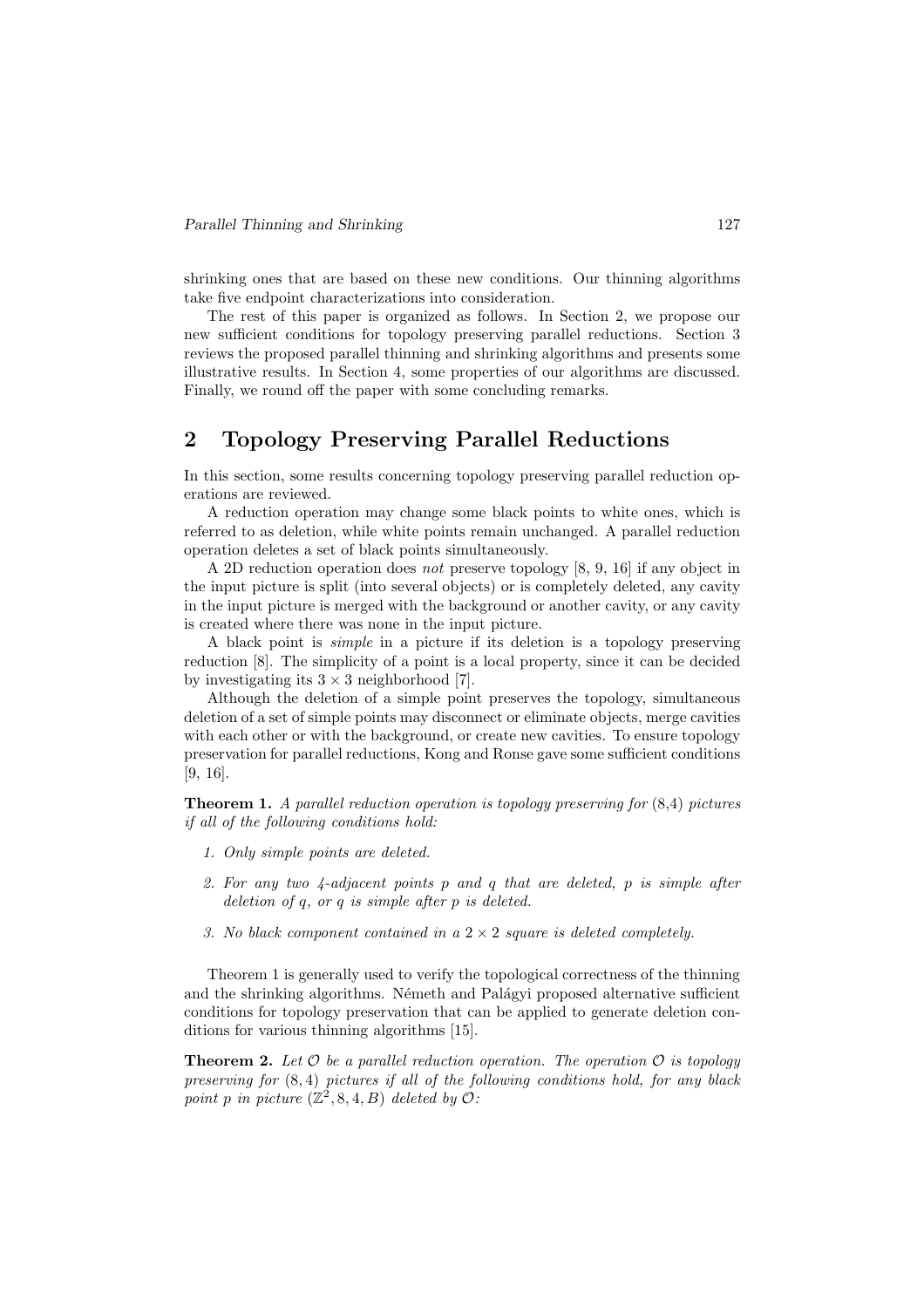- *1. Point p is simple in*  $(\mathbb{Z}^2, 8, 4, B)$ *.*
- 2. For any simple point  $q \in N_4^*(p) \cap B$ , p is simple in picture  $(\mathbb{Z}^2, 8, 4, B \setminus \{q\})$ , *or* q is simple in picture  $(\mathbb{Z}^2, 8, 4, B \setminus \{p\})$ .
- *3. Point* p *does not coincide with the points marked* " $\star$ " *in the seven black components depicted in Fig.* 1(d)–(i).

By nature of the sufficient conditions of Theorem 2, any parallel reduction operations derived from them can not alter some 2-point wide segments (see Fig. 2). To extract the topological kernel, the algorithm should remove all the simple points, since topological kernels do not contain any simple points. That is why we propose some improved sufficient conditions.

**Theorem 3.** Let  $O$  be a parallel reduction operation. The operation  $O$  is topology *preserving for* (8, 4) *pictures if all of the following conditions hold, for any black point* p *in picture*  $(\mathbb{Z}^2, 8, 4, B)$  *deleted by*  $\mathcal{O}$ *:* 

- *1. Point p is simple in*  $(\mathbb{Z}^2, 8, 4, B)$ *.*
- 2. For any simple point  $q \in N_4^*(p) \cap B$ , p is simple in picture  $(\mathbb{Z}^2, 8, 4, B \setminus \{q\})$ *or* q *is simple in the picture*  $(\mathbb{Z}^2, 8, 4, B \setminus \{p\})$ *, or*  $q \prec p$ *.*
- *3. Point* p does not coincide with the points marked " $\star$ " in the seven black com*ponents depicted in Fig.*  $1(d)$ –(j).

*Proof.* To prove this theorem, it is sufficient to show that all conditions of Theorem 1 are satisfied.

- Condition 1 of Theorem 3 corresponds to Condition 1 of Theorem 1.
- Let  $p'$ ,  $q'$  be two 4-adjacent simple points in B such that  $p'$  is not simple in  $B \setminus \{q'\}$  and q' is not simple in  $B \setminus \{p'\}$ . If  $p' \prec q'$  (hence  $q' \not\prec p'$ ) then set  $p = p'$  and  $q = q'$  otherwise set  $p = p'$  and  $q = q'$  by Condition 2 of Theorem 2, p is not deleted by  $\mathcal{O}$ , thus Condition 2 of Theorem 1 is satisfied, for the pair  $p'$ ,  $q'$  is not deleted.
- The black component in Fig. 1(a) is an isolated and non-simple point, hence it can not be deleted by Condition 1 of Theorem 3. The next two black components (see Fig. 1(b) and (c)) are formed by two 4-adjacent black points. One of them (that comes lexicographically first) can not be deleted by Condition 2 of Theorem 3. The remaining seven black components depicted in Fig. 1(d)–(j) can not be deleted completely by Condition 3 of Theorem 3 (the points marked " $\star$ " are protected in these cases). Hence, Condition 3 of Theorem 1 holds.

Note that the general sufficient conditions of Theorem 3 can be simplified if we consider a given parallel reduction strategy.

 $\Box$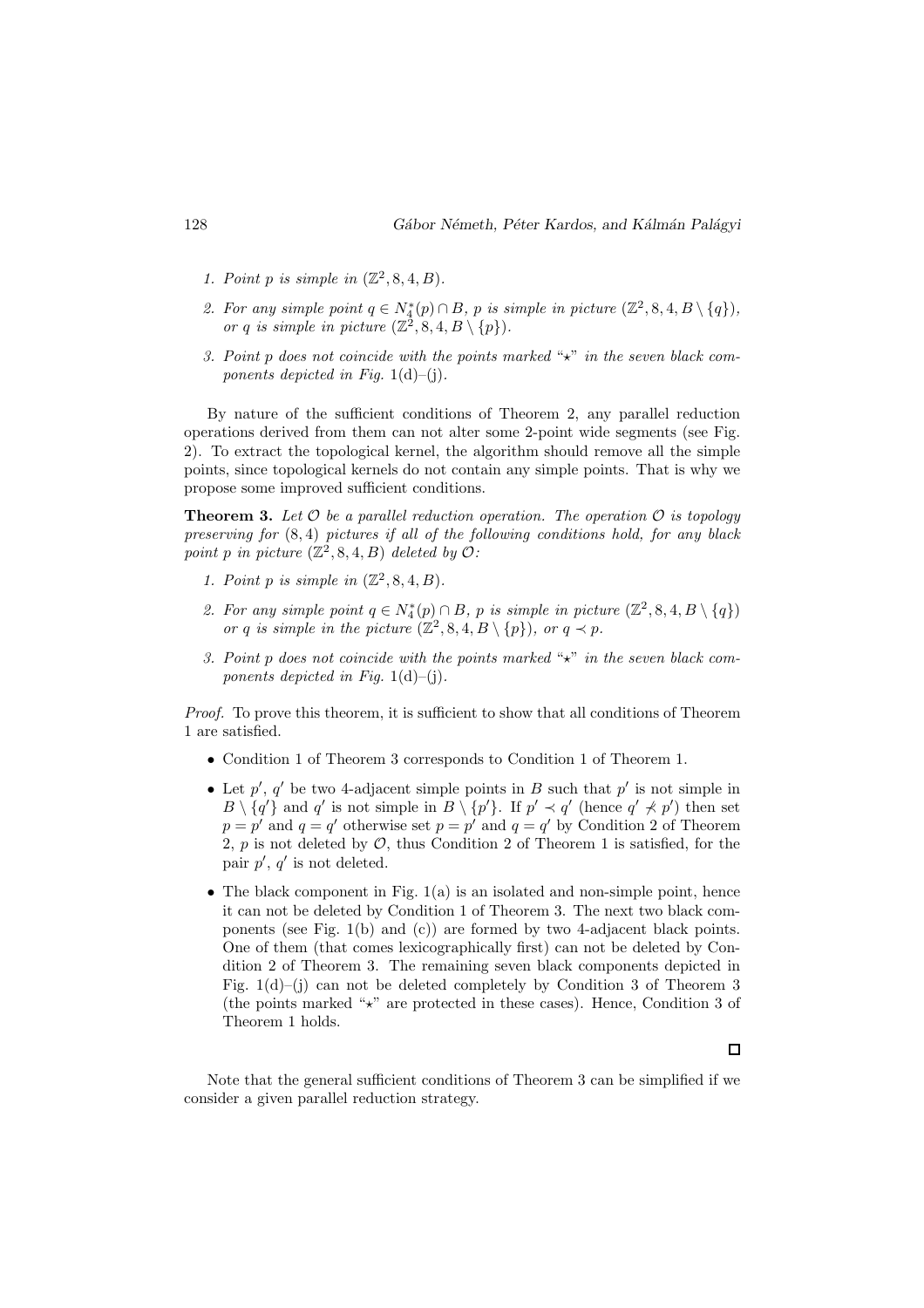

Figure 1: The ten possible black components contained in a  $2 \times 2$  square. Black points marked "⋆" are designated to be preserved by Condition 3 of Theorems 2 and 3. Both black components in (b) and (c) must remain unchanged by Theorem 2, but only points marked "♣" are to be preserved by Theorem 3.

# 3 Thinning and Shrinking Algorithms

In this section, forty-five new parallel thinning algorithms and nine shrinking ones are presented. These topological algorithms are composed of parallel reductions derived from our new sufficient conditions for topology preservation (see Theorem 3).

Thinning algorithms preserve endpoints, some border points that provide relevant geometrical information with respect to the shape of the object. During the shrinking process no endpoint criterion is considered.

Definition 1. *There is no* endpoint of type E0*.*

To standardize the notations, a shrinking algorithm can be considered a special case of a thinning one, where no endpoint is preserved, hence we use endpoint of type E0 (i.e., the empty set of the endpoints) for it. There exist three conventional types of endpoints E1, E2, and E3 [7].

Definition 2. *A border point* p *is an* endpoint of type E1 *if there is exactly one black point in*  $N_8^*(p)$ .

Definition 3. *A border point* p *is an* endpoint of type E2 *if there are at most two*  $\mu_4$ -adjacent black points in  $N_8^*(p)$ .

Definition 4. *A border point* p *is an* endpoint of type E3 *if there are at most two*  $8$ -adjacent black points in  $N_8^*(p)$ .

We consider two additional endpoint criteria [3, 12].

Definition 5. *A border point* p *is an* endpoint of type E4 *if there is no interior point in*  $N_8^*(p)$ .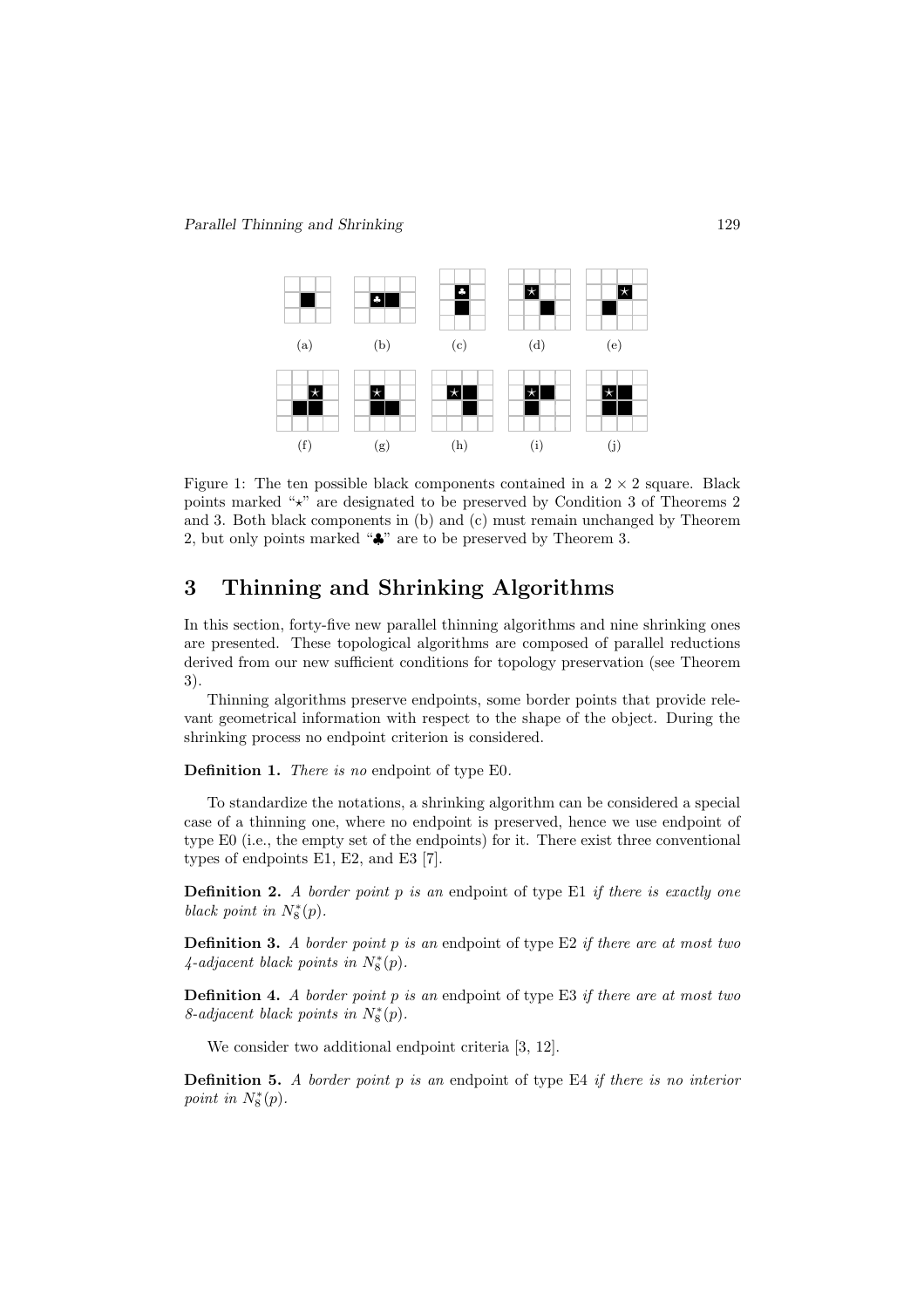

Figure 2: An example to compare the effects of reduction operations derived from Theorems 2 and 3. The points marked "s" are simple, while "n" denotes the nonsimple ones. No reduction operation derived from Theorem 2 can remove any point from picture (a), but there are some reduction operations derived from Theorem 3 are capable of removing some additional points (b). Note that there is no simple point in picture (b), hence it is a topological kernel.

Definition 6. *A border point* p *is an* endpoint of type E5 *if there is no interior point in*  $N_4^*(p)$ .

Let  $\mathcal{E}i$  denote the set of endpoints of type Ei  $(i = 1, \ldots, 5)$  for an arbitrarily chosen binary image. It is easy to see that

$$
\mathcal{E}1 \subset \mathcal{E}2 \subset \mathcal{E}3 \subset \mathcal{E}4 \subset \mathcal{E}5.
$$

Some examples of these characterizations of endpoints are depicted in Fig. 3.



Figure 3: Examples of endpoints. Points marked " $k$ " are endpoints of type Ei  $(k = 1, \ldots, 5; i = k, \ldots, 5)$ . Points marked "i" are interior points, while points marked "b" are border points that are not endpoints.

It is easy to see that all points in all possible black components contained in a  $2 \times 2$  square are endpoints of types E4 and E5, since there is no interior point in these components (see Fig. 1). Consequently, Condition 3 of Theorem 3 can be omitted in the case of parallel reductions that preserve endpoints of type E4 or E5. Hence, we can state the following:

**Theorem 4.** Let  $\mathcal{O}^{\epsilon}$  be a parallel reduction operation that preserves endpoints of *type*  $\varepsilon$ , where  $\varepsilon \in \{E0, \ldots, E5\}$ . The operation  $\mathcal{O}^{\varepsilon}$  is topology preserving for  $(8, 4)$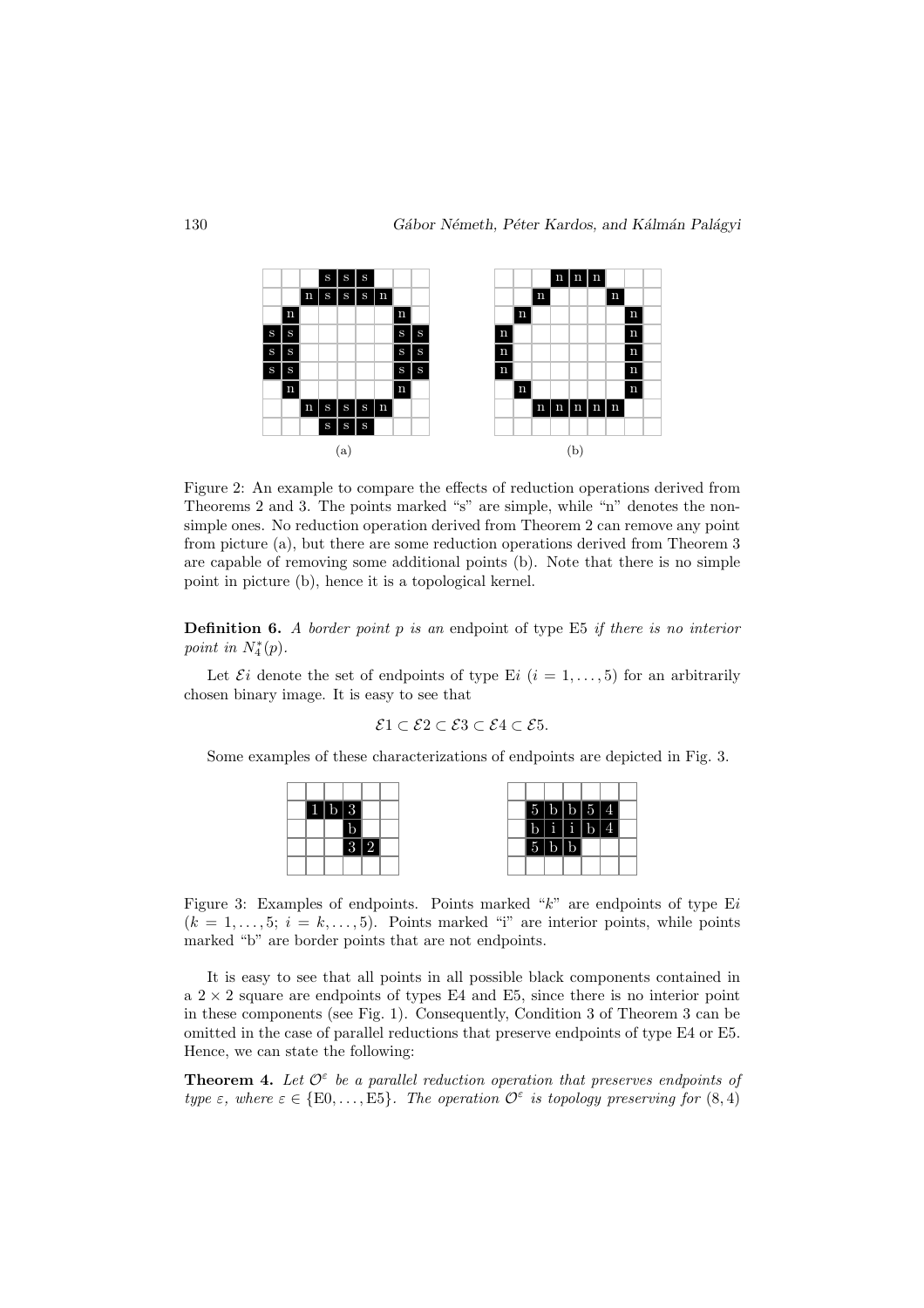*pictures if all of the following conditions hold, for any black point* p *in picture*  $(\mathbb{Z}^2, 8, 4, B)$  *deleted by*  $\mathcal{O}^{\varepsilon}$ *:* 

- *1. Point p is simple and not an endpoint of type*  $\varepsilon$ *.*
- 2. For any simple point  $q \in N_4^*(p) \cap B$  that is not an endpoint of type  $\varepsilon$ , p is simple in  $(\mathbb{Z}^2, 8, 4, B \setminus \{q\})$  *or* q *is simple in*  $(\mathbb{Z}^2, 8, 4, B \setminus \{p\})$ *, or*  $q \prec p$ *.*
- *3. Depending on a given endpoint characterization* ε*, the following conditions are to be satisfied:*
	- *If*  $\varepsilon = E0$ , then point p does not coincide with the point marked "<sup>\*</sup>\*" *depicted in Fig.* 1(d)-(j).
	- *If*  $\varepsilon = \text{E1}$ , then point p does not coincide with the point marked " $\star$ " *depicted in Fig.* 1(f)-(j)*.*
	- *If*  $\varepsilon \in \{E2, E3\}$ , then point p does not coincide with the point marked " $\star$ " *depicted in Fig.* 1(j).

*Proof.* Conditions 1, 2, and 3 fulfill the Conditions 1, 2, and 3 of Theorem 3, respectively. In the case of Conditions 3, black points in Fig. 1(d) and (e) are endpoints of type E1. In Fig.  $1(d) - (i)$ , there is at least one E2 or E3 endpoint in the component, hence it is not deletable completely. If  $\varepsilon \in \{E4, E5\}$ , then no black component contained in a 2  $\times$  2 square can be deleted completely by  $\mathcal{O}^{\varepsilon}$  since all of their elements are endpoints to be preserved.

In the rest of this section thinning and shrinking algorithms composed of parallel reduction operations that satisfy Theorem 4 are reported. The properties of these algorithms are discussed in Section 4.

The proposed algorithms were tested on objects of different shapes. Here we can present their results superimposed on just one  $120 \times 45$  picture with 2572 object points, see Figs. 4, 6, 7, 11, 12. The pairs of numbers in parentheses are the count of object points in the produced pictures and the parallel speed (i.e., the number of the required parallel reduction operations [7]).

### 3.1 Fully Parallel Algorithms

In fully parallel algorithms, the same parallel reduction operation is applied in each iteration step [7].

The general scheme of the fully parallel thinning algorithms  $FP-\varepsilon$  using endpoint of type  $\varepsilon$  are sketched by Alg. 1 ( $\varepsilon \in \{E0, \ldots, E5\}$ ).

The  $FP-\varepsilon$ -deletable points are defined as follows:

**Definition 7.** Let  $\varepsilon \in \{E0, \ldots, E5\}$  be a characterization of endpoints. Black point p *is* FP-ε-deletable *if all the conditions of Theorem 4 hold.*

 $\Box$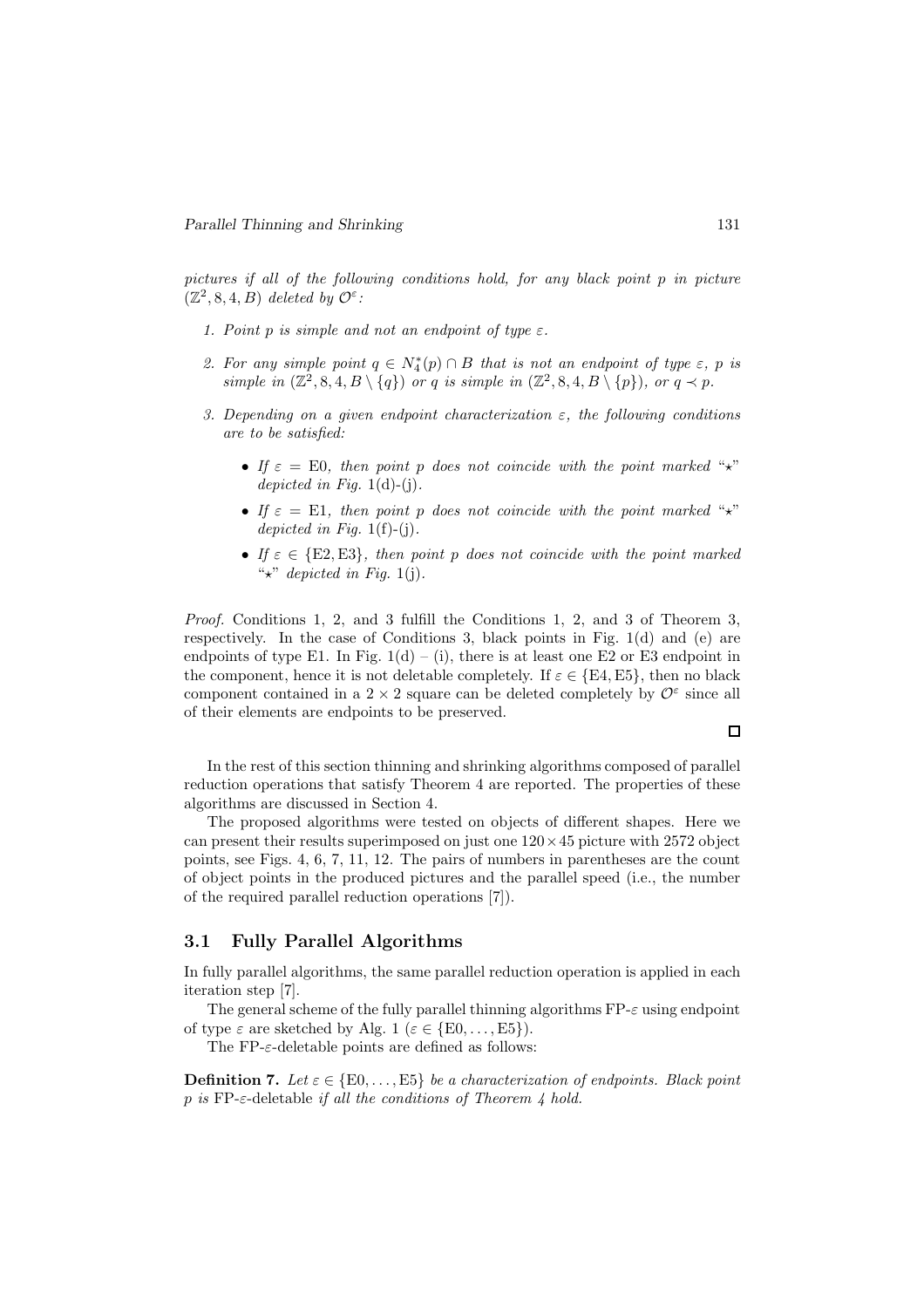**Algorithm 1** Algorithm FP- $\varepsilon$ 

1: *Input*: picture  $(\mathbb{Z}^2, 8, 4, X)$ 2. *Output*: picture  $(\mathbb{Z}^2, 8, 4, Y)$  $3: Y = X$ 4: repeat 5:  $D = \{p \mid p \text{ is FP-}\varepsilon\text{-deletable in Y}\}\$ 6:  $Y = Y \ D$ 7: until  $D = \emptyset$ 



Figure 4: A topological kernel and five medial lines produced by the proposed fully parallel algorithms.

Figure 4 presents illustrative examples for topological kernels and medial lines produced by algorithms FP- $\varepsilon$  ( $\varepsilon \in \{E0, \ldots, E5\}$ ).

It can readily be seen that deletable points of the proposed fully parallel algorithms (see Def. 7) are derived directly from conditions of Theorem 4. Hence, all of the six algorithms are topology preserving.

#### 3.2 Subiteration-based Algorithms

In subiteration-based (or frequently referred to as directional) thinning algorithms, an iteration step is decomposed into k successive parallel reduction operations according to the  $k$  deletion directions. If direction  $d$  is the current deletion direction, then a set of d-border points can be deleted by the parallel reduction operation assigned to it [7].

A black point  $p$  is an N-border point if point  $p_N$  (see Fig. 5) is white. The  $W$ -,  $S$ -,  $E$ -border points can be defined similarly. In addition, a black point  $p$  is an NE-border point if  $p_N$  or  $p_E$  is white. Considering another pairs of directions, we can likewise talk about  $NW$ -,  $SW$ -,  $SE$ -border points (see Fig. 5).

Let  $\varepsilon$  be a type of endpoint  $(\varepsilon \in \{E0,\ldots,E5\})$  and  $Q = \langle d_1,\ldots,d_k \rangle$  be a sequence of the deletion directions. For existing 2-subiteration algorithms, the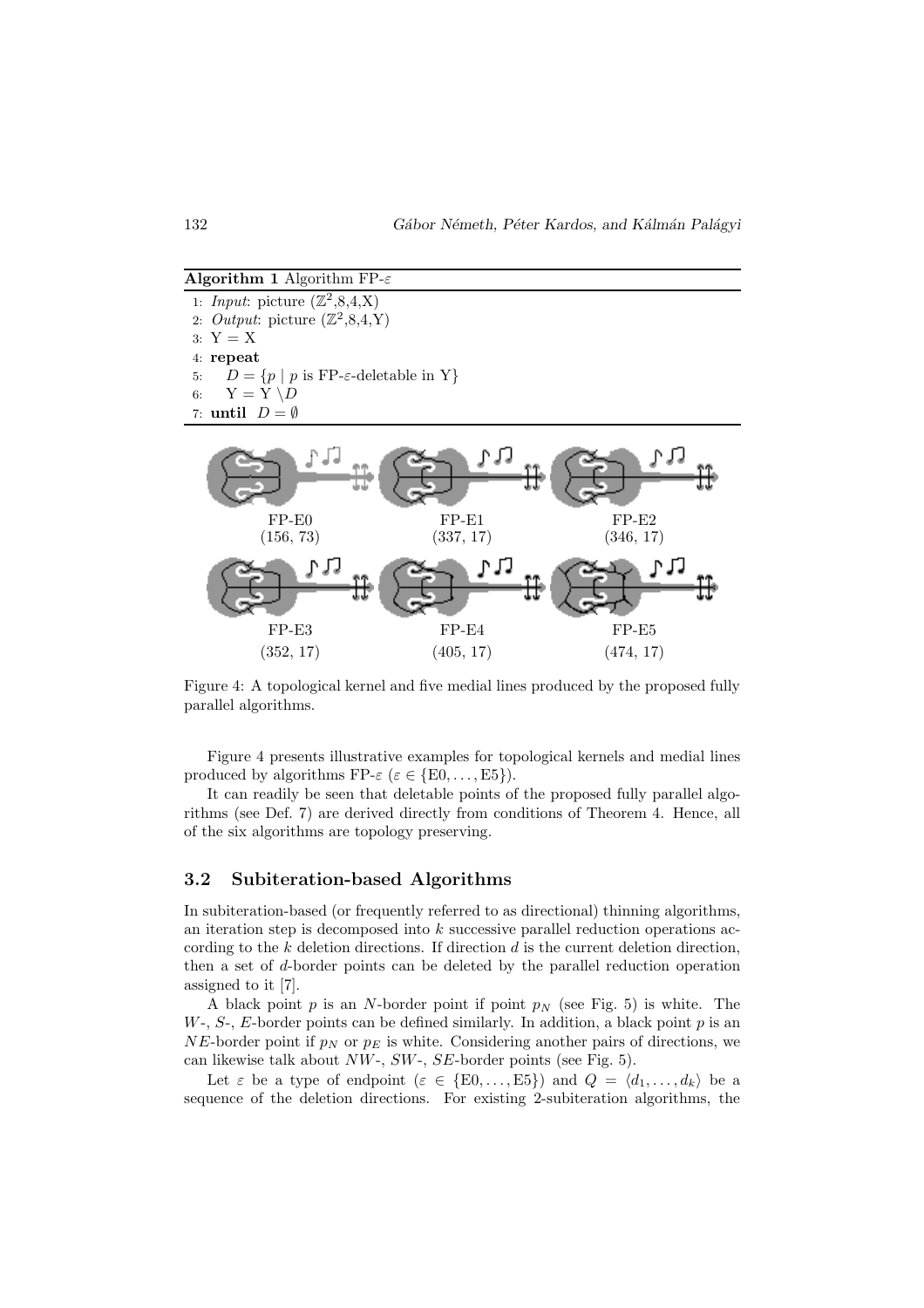| $p_{NW}$ | $p_N$ | $p_{NE}$ |
|----------|-------|----------|
| $p_W$    | р     | $p_E$    |
| $p_{SW}$ | $p_S$ | $p_{SE}$ |

Figure 5: Notations for the  $3 \times 3$  neighborhood of point p.

two deletion directions  $NE$  and  $SW$  are generally applied [7, 10, 18]. Of course, applying the intermediate directions  $SE$  and  $NW$ , we get algorithms  $SL\langle NW, SE\rangle$ - $\varepsilon$ . In the case of the existing 4-subiteration algorithms, cardinal deletion directions N, E, S, and W are considered [7, 10, 18].

Note that these subiteration-based algorithms with intermediate deletion directions produce distorted results for symmetric objects. In order to improve the medialness property of the 2-subiteration algorithms, we propose a new 4-subiteration scheme with the sequence of intermediate deletion directions  $\langle NE, SW, NW, SE \rangle$ . Note that this scheme is capable of removing the two outmost layers from the objects at an iteration step.

Directional thinning algorithms using endpoint of type  $\varepsilon$  and a sequence of deletion directions Q are sketched by algorithm  $SL\langle Q \rangle$ -ε (see Alg. 2), ( $\varepsilon \in \{E0, \ldots, E5\}$ ;  $Q = \langle NE, SW \rangle, \langle NW, SE \rangle, \langle N, E, S, W \rangle, \langle NE, SW, NW, SE \rangle).$ 

#### **Algorithm 2** Algorithm SI- $\langle Q \rangle$ -ε

1: *Input*: picture  $(\mathbb{Z}^2, 8, 4, X)$ 2. *Output*: picture  $(\mathbb{Z}^2, 8, 4, Y)$  $3: Y = X$ 4: repeat 5:  $D = \emptyset$ 6: for all  $d \in Q$  do 7:  $D_d = \{p \mid p \text{ SI-}d-\varepsilon\text{-deletable in Y }\}$ 8:  $Y = Y \setminus D_d$ 9:  $D = D \cup D_d$ 10: end for 11: **until**  $D = \emptyset$ 

The SI-d- $\varepsilon$ -deletable points are defined as follows:

Definition 8. *Black point* p *is called* SI-d-ε-deletable *if all the following conditions hold*  $(\varepsilon \in \{E0, ..., E5\}; d \in \{N, E, S, W, NE, SW, NW, SE\})$ :

- *1. Point* p *is a d-border point, simple, and not an endpoint of type*  $\varepsilon$ *,*
- 2. For any simple d-border point  $q \in N_4^*(p)$  that is not an endpoint of type  $\varepsilon$ , p *is simple in*  $N_8^*(p) \setminus \{q\}$  *or* q *is simple in*  $N_8^*(q) \setminus \{p\}$ *, or*  $q \prec p$ *,*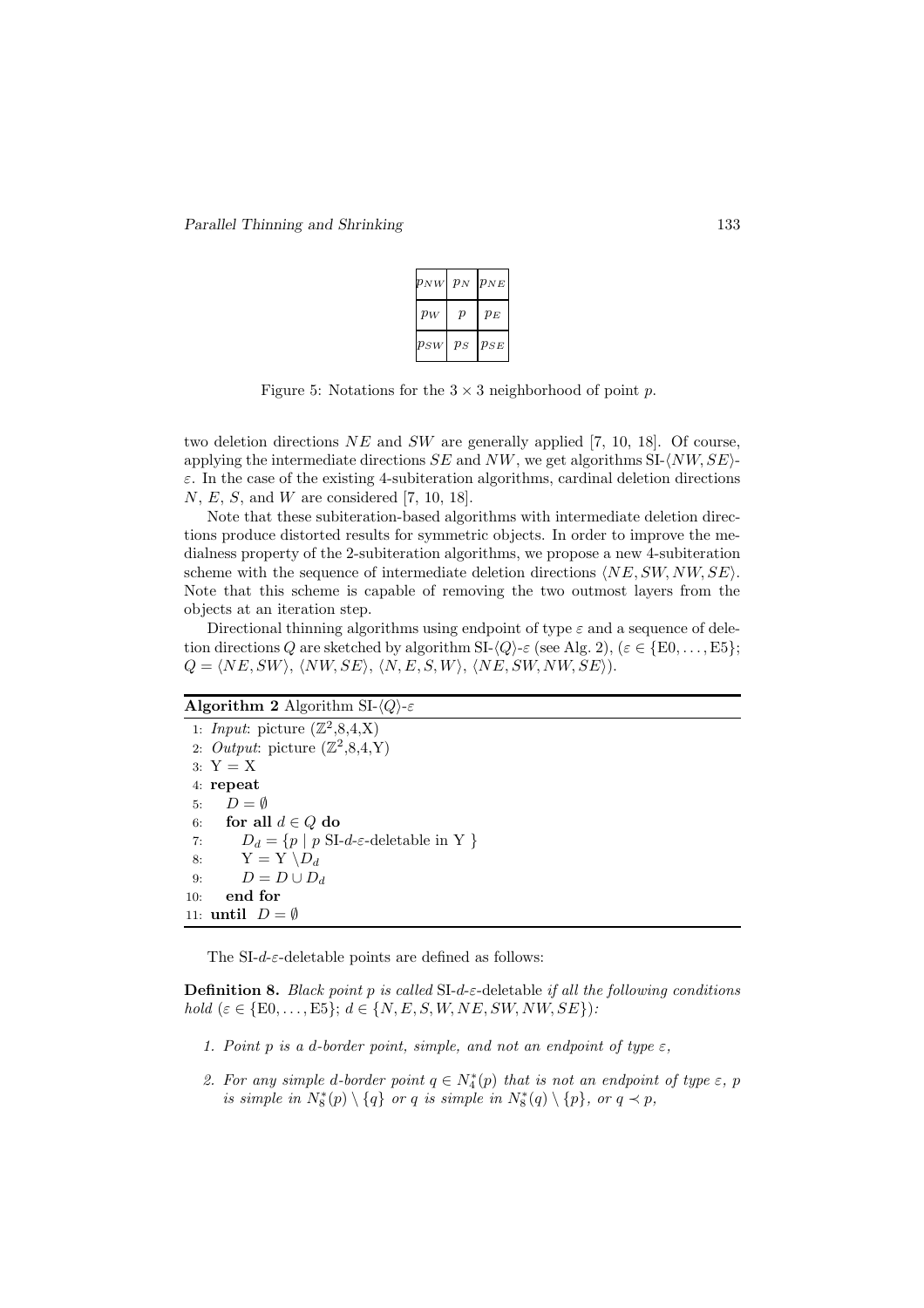- *3. Depending on a given endpoint characterization* ε*, the following conditions are to be satisfied:*
	- *a)* If  $\varepsilon = E0$ , then the following cases have to be taken into consideration:  $-$  *if*  $d = NE$ , then p does not coincide with the point marked " $\star$ " *depicted in Fig.* 1(d)*,* (e)*,* (f)*,* (h)*, and* (i)*,*
		- $-$  *if*  $d = SW$ , then p does not coincide with the point marked " $\star$ " *depicted in Fig.* 1(d)*,* (e)*,* (f)*,* (g)*, and* (i)*,*
		- $-$  *if*  $d = NW$ , then p does not coincide with the point marked " $\star$ " *depicted in Fig.* 1(d)*,* (e)*,* (g)*,* (h)*, and* (i)*,*
		- $-$  *if*  $d = SE$ , then p does not coincide with the point marked " $\star$ " *depicted in Fig.* 1(d)*,* (e)*,* (f)*,* (g)*, and* (h)*,*
		- *if* d ∈ {N, E, S, W}*, then* p *does not coincide with the point marked* "⋆" *depicted in Fig.* 1(d) *and* (e)*.*
	- *b)* If  $\varepsilon = \text{E1}$ , then the following cases have to be checked:
		- $-$  *if*  $d = NE$ , then p does not coincide with the point marked " $\star$ " *depicted in Fig.* 1(f)*,* (h)*,* (i)*,*
		- $-$  *if*  $d = SW$ , then p does not coincide with the point marked " $\star$ " *depicted in Fig.* 1(f)*,* (g)*,* (i)*,*
		- $-$  *if*  $d = NW$ , then p does not coincide with the point marked " $\star$ " *depicted in Fig.* 1(g)*,* (h)*,* (i)*,*
		- $-$  *if*  $d = SE$ , then p does not coincide with the point marked " $\star$ " *depicted in Fig.* 1(f)*,* (g)*,* (h)*.*

Some topological kernels and medial lines proposed 2- and 4-subiteration algorithms are presented in Figs. 6 and 7, respectively.

It can readily be seen that deletable points of the proposed subiteration-based algorithms (see Def. 8) are derived from the conditions of Theorem 4. Hence, all of the twenty-four algorithms are topology preserving.

#### 3.3 Subfield-based Algorithms

Subfield-based algorithms partition the digital space into k subfields. During an iteration step, the subfields are alternatively activated, and a set of border points in the active subfield can be deleted by a parallel reduction operation [7].

The existing subfield-based thinning algorithms partition the 2-dimensional digital space into two and four subfields, see Fig. 8. In the case of k subfields, the i-th subfield denoted by  $S_k(i)$  is defined as follows  $(k = 2, 4; i = 0, \ldots, k - 1)$ :

$$
S_2(i) = \{ p = (x, y) \mid (x + y) \equiv i \pmod{2} \},
$$
 (1)

$$
S_4(i) = \{ p = (x, y) \mid 2 \cdot (y \mod 2) + (x \mod 2) = i \}. \tag{2}
$$

It is easy to see that there is no 4-adjacent pair of points in the same subfield, hence Theorem 4 can be simplified in the following way.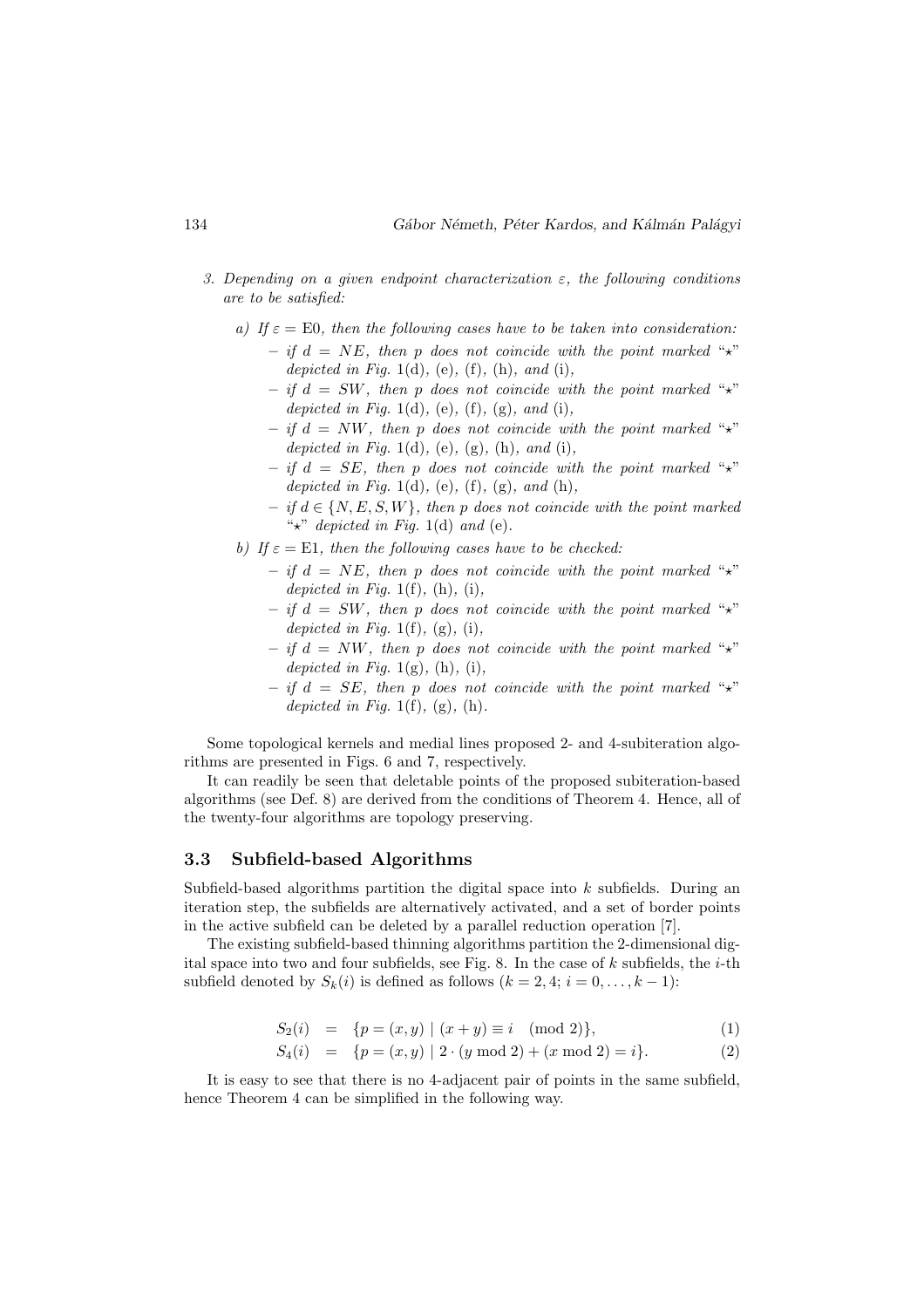

Figure 6: Two topological kernels and ten medial lines produced by the proposed 2-subiteration algorithms.

**Theorem 5.** Let a picture  $P = (\mathbb{Z}^2, 8, 4, B)$  be partitioned into k subfields, and let  $\varepsilon$  *be a type of endpoints* ( $\varepsilon \in E0, \ldots, E5$ ). Let  $p \in B$  *be a black point in the active*  $subfield S_k(i)$ , and  $\mathcal{O}_{SF_k}^{\varepsilon}$  be a parallel reduction operation such that  $\mathcal{O}_{SF_k}^{\varepsilon}$  deletes p. The parallel reduction operation  $\mathcal{O}_{SF_k}^{\varepsilon}$  is topology preserving if all of the following *conditions hold:*

- *1. Point*  $p \in S_k(i) \cap B$  *is simple in*  $P$  *and not an endpoint of type*  $\varepsilon$ *.*
- 2. If  $k = 2$  and  $\varepsilon = E0$ , then p does not coincide with the point marked "<sup>\*</sup>\*" *depicted in Fig.* 1(d) *and* (e)*.*

*Proof.* The proof of this theorem is very easy, since it is sufficient to see that it is a special case of Theorem 3. If Condition 1 of Theorem 5 is fulfilled, then Condition 1 of Theorem 1 is satisfied. Condition 2 of Theorem 3 is not necessary to be checked, since there is no 4-adjacent pair of points in the same subfield, and operation  $\mathcal{O}_{SF_k}^{\varepsilon}$ can delete a set of points in the active subfield. Finally, it is obvious that only two black components depicted in Fig.  $1(d)$  and (e) contain simple points belonging to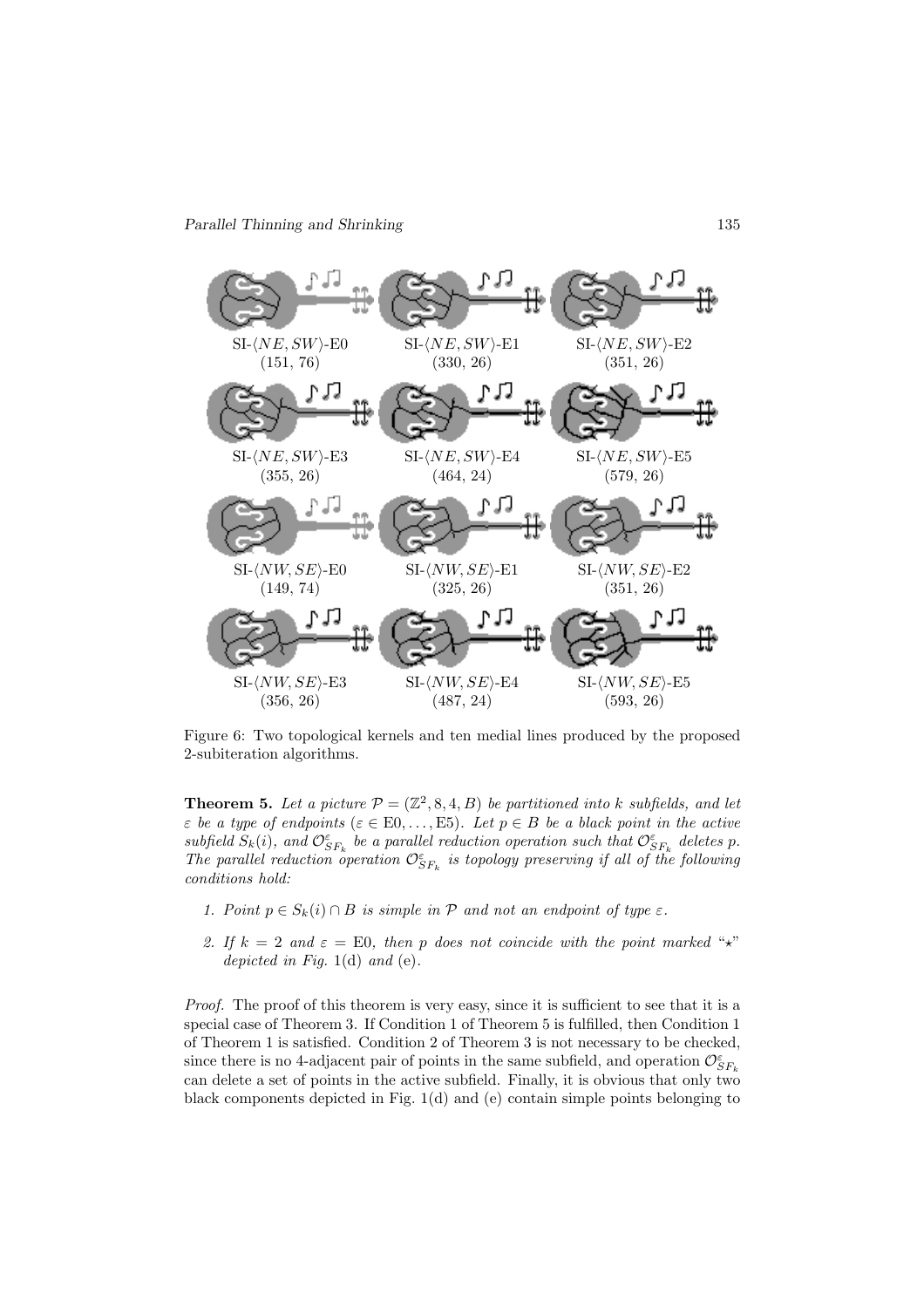

Figure 7: Two topological kernels and ten medial lines produced by the proposed 4-subiteration algorithms.

the same subfield if  $k = 2$ . Therefore, if Condition 2 of Theorem 5 holds, then Condition 3 of Theorem 1 is satisfied.  $\Box$ 

Our subfield-based thinning algorithms  $SF-k-\varepsilon$   $(k = 2, 4; \varepsilon \in \{E0, \ldots, E5\})$ derived from Theorem 5 are sketched by Alg. 3.

In the case of subfield-based algorithms, deletable points are defined as follows.

Definition 9. *Black point* p *is* SF-k-i-ε-deletable *if the following conditions hold,*  $(k = 2, 4; i = 0, \ldots, k - 1; \varepsilon \in \{E0, \ldots, E5\})$ :

- *1. Point p is simple in subfield*  $S_k(i)$  *and not an endpoint of type*  $\varepsilon$ *,*
- 2. If  $k = 2$  and  $\varepsilon = E0$ , then p does not coincide with the points marked " $\star$ " *in Fig.* 1(d) *and* 1(e)*.*

Some topological kernels and medial lines produced by our subfield-based algorithms are presented in Figs. 11 and 12.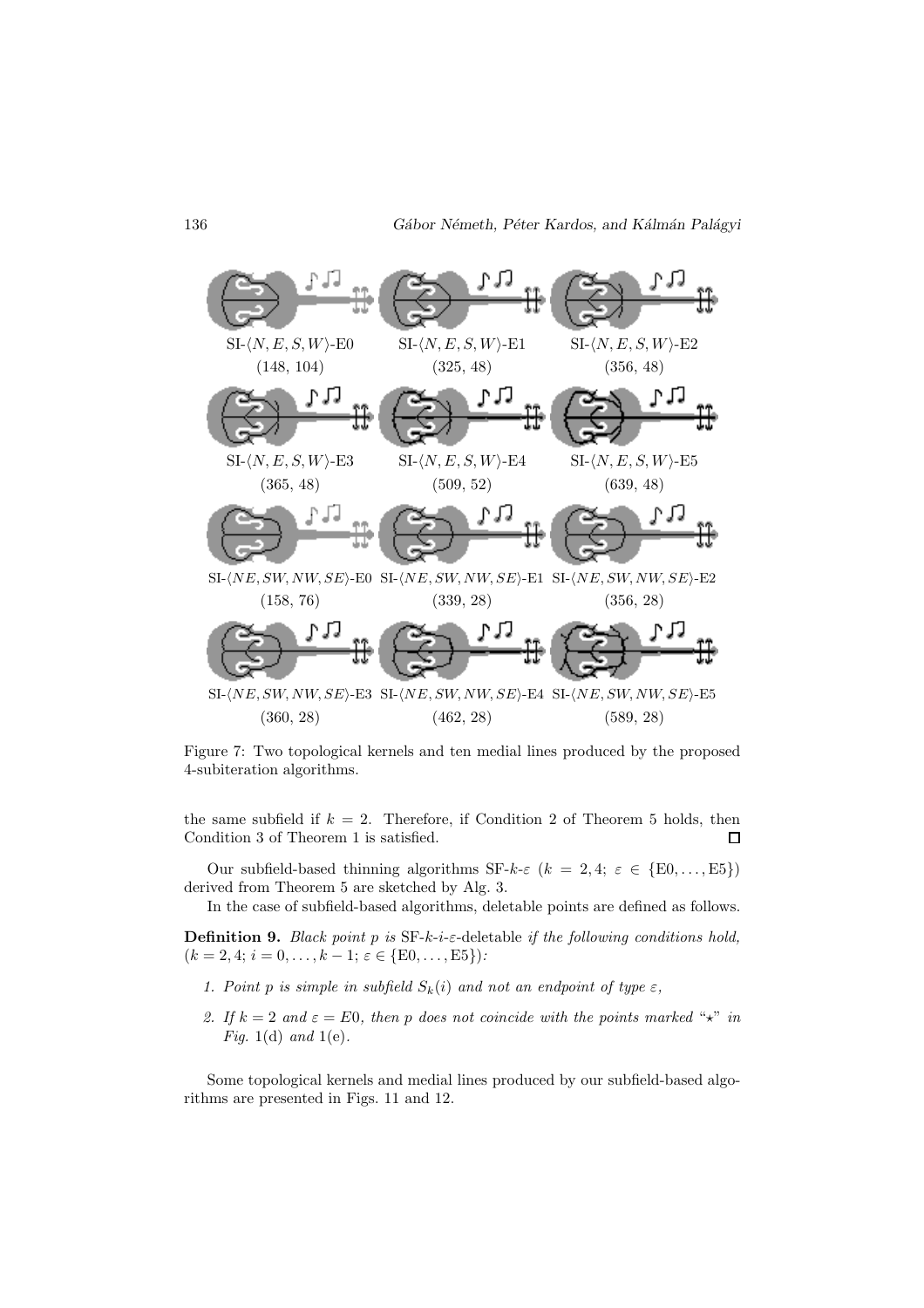Parallel Thinning and Shrinking 137

| 0                 |  |  |  |  |                  |  |  |  |  |  |
|-------------------|--|--|--|--|------------------|--|--|--|--|--|
|                   |  |  |  |  |                  |  |  |  |  |  |
|                   |  |  |  |  |                  |  |  |  |  |  |
|                   |  |  |  |  |                  |  |  |  |  |  |
|                   |  |  |  |  |                  |  |  |  |  |  |
| $(a)$ 2 subfields |  |  |  |  | 4 subfields<br>b |  |  |  |  |  |

Figure 8: Partitions of  $\mathbb{Z}^2$  into two (a) and four (b) subfields. For the k-subfield case, the points marked i are in the subfield  $S_k(i)$   $(k = 2, 4, i = 0, \ldots, k - 1)$ .

#### **Algorithm 3** Algorithm SF- $k$ - $\varepsilon$

1: *Input*: picture  $(\mathbb{Z}^2, 8, 4, X)$ 2. *Output*: picture  $(\mathbb{Z}^2, 8, 4, Y)$ 3: Y = X 4: repeat 5:  $D = \emptyset$ 6: for  $i = 0$  to  $k - 1$  do 7:  $D_i = \{p \mid p \text{ is SF-}k-i-\varepsilon\text{-deletable in Y}\}\$ 8:  $Y = Y \setminus D_i$ 9:  $D = D \cup D_i$ 10: end for 11: **until**  $D = \emptyset$ 

A drawback of the conventional subfield-based thinning algorithms is that they may produce several unwanted skeletal branches or the thinning process can be blocked, since endpoints preserved in a subiteration inhibit the deletion of some further points in the next iteration steps. In order to overcome this problem, we proposed a new scheme with iteration-level endpoint checking [14, 15]. According to this strategy, endpoints are marked in the beginning of each iteration step. In addition, this new strategy allows deletion of a set of border points, which were in the outmost layer in the beginning of the current iteration step.

Our new subfield-based scheme produces different residues in the case of shrinking algorithms as well, see Fig. 9. It can be stated that the new strategy produces less unwanted side branches than the conventional subfield-based thinning scheme (see Figs. 10, 11, and 12).

Our subfield-based thinning algorithms  $SF-k-IL-\varepsilon$   $(k = 2, 4; \varepsilon \in \{E0, \ldots, E5\})$ with iteration-level endpoint checking are sketched by Alg. 4.

It can be seen that deletable points of the proposed subfield-based algorithms (see Def. 9) are derived directly from conditions of Theorem 4. Hence, all of the twenty-four algorithms are topology preserving.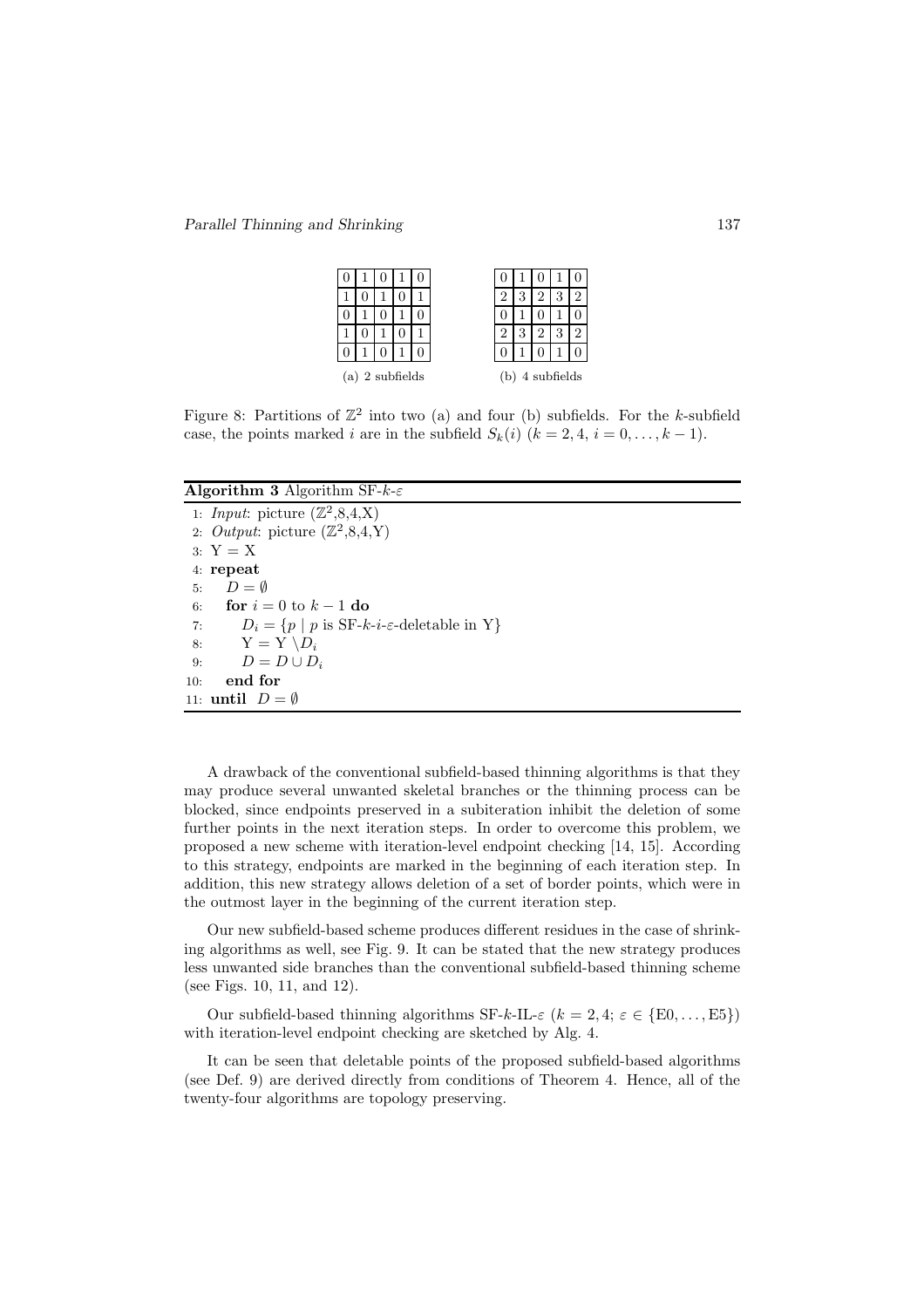

Figure 9: Two iteration steps of the conventional 2-subfield shrinking algorithm SF-2-E0 (upper row) and algorithm SF-2-IL-E0 with iteration-level endpoint checking (lower row). Subfield  $S_2(i)$  is activated in the *i*-th phase  $(i = 0, 1)$ . The numbers indicate the subfield indices.

#### Algorithm 4 Algorithm SF- $k$ -IL- $\varepsilon$

1: *Input*: picture  $(\mathbb{Z}^2, 8, 4, X)$ 2. *Output*: picture  $(\mathbb{Z}^2, 8, 4, Y)$  $3: Y = X$ 4: repeat 5:  $D = \emptyset$ 6:  $E = \{p \mid p \text{ is a border point but not an endpoint of type } \varepsilon \text{ in } (\mathbb{Z}^2, 8, 4, Y) \}$ 7: for  $i = 0$  to  $k - 1$  do 8:  $D_i = \{p \mid p \text{ is SF-}k-i\text{-E0-deletable in } E \cap S_k(i)\}\$ 9:  $Y = Y \setminus D_i$ 10:  $D = D \cup D_i$ 11: end for 12: until  $D = \emptyset$ 

# 4 Discussion

This section is to discuss some important properties of the proposed algorithms.

Definition 10. *A result of a thinning algorithm is minimal if it does not contain any simple point except the type of endpoint taken into consideration.*

Definition 11. *A result of a shrinking algorithm is minimal if it there is no simple point in it.*

Proposition 1. *The results of the proposed fully parallel algorithms FP-*ε *are minimal for any pictures*  $(\varepsilon \in \{E0, \ldots, E5\})$ .

*Proof.* Let us suppose that a black and non-end point p remains simple after the last iteration step.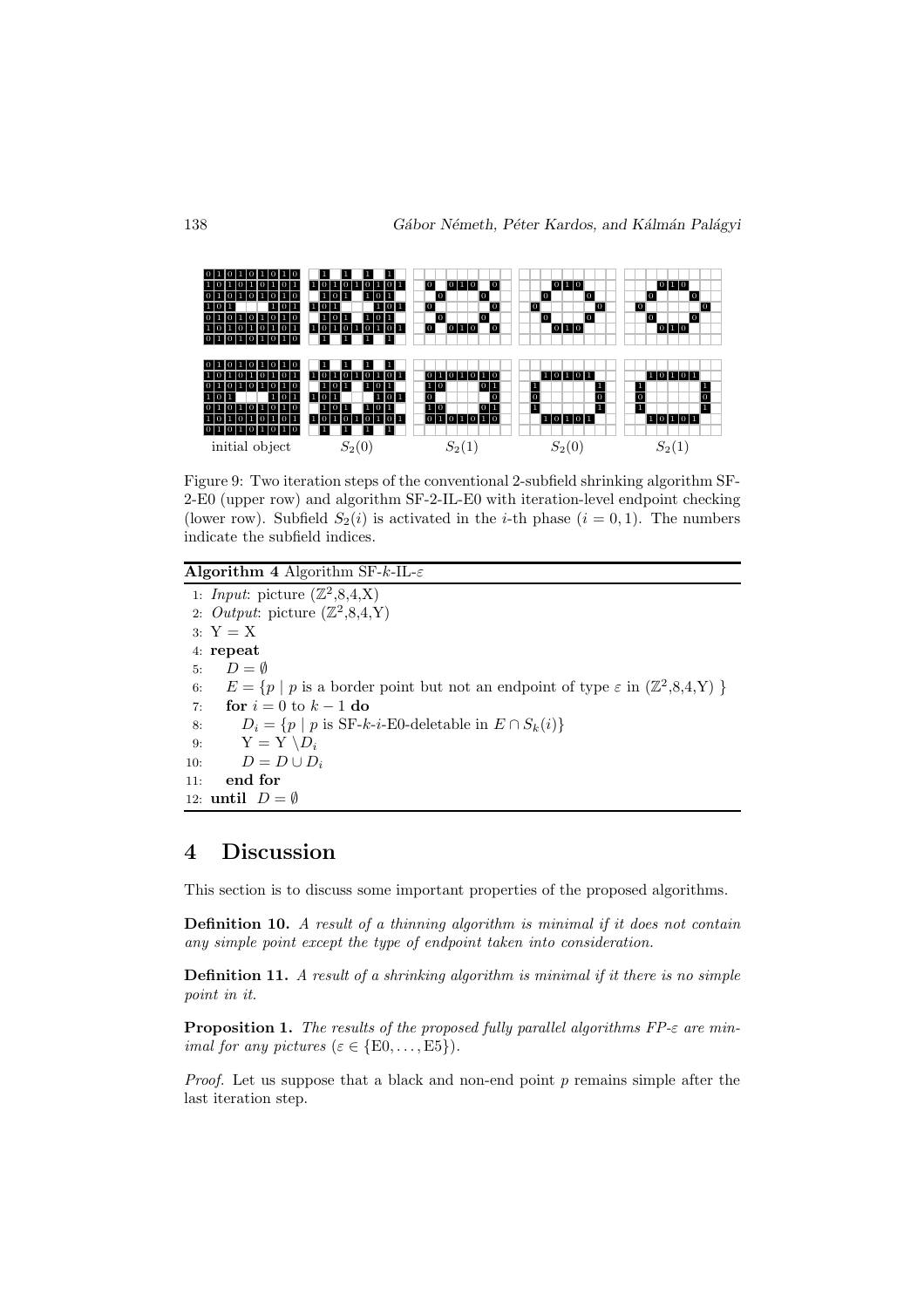

Figure 10: Phases of algorithms SF-4-E1 and SF-4-IL-E1. Subfield  $S_4(i)$  is activated in the *i*-th phase  $(i = 0, 1, 2, 3)$ . Points marked E are the E1 endpoints to be preserved and numbers indicate the subfield indices.

Let  $R$  be the set of all remaing simple points that are not endpoints in the output picture. There is a  $p \in \mathcal{R}$  such that, for any  $q \in \mathcal{R} \setminus \{p\}$ ,  $q \prec p$ . This means that p satisfies all conditions of Theorem 4:

- each point in  $R$  satisfies Condition 1 of Theorem 4,
- since  $q \prec p$  for each  $q \in \mathcal{R} \setminus \{p\}$ , thus p satisfies Conditions 2 and 3 of Theorem 4.

Therefore,  $p$  is  $FP$ - $\varepsilon$ -deletable. We come to a contradiction with our assumption, as the algorithm should have deleted  $p$  in the last iteration.

**Proposition 2.** *The results of the proposed subiteration-based algorithms*  $SI-(Q)$ -ε

 $\Box$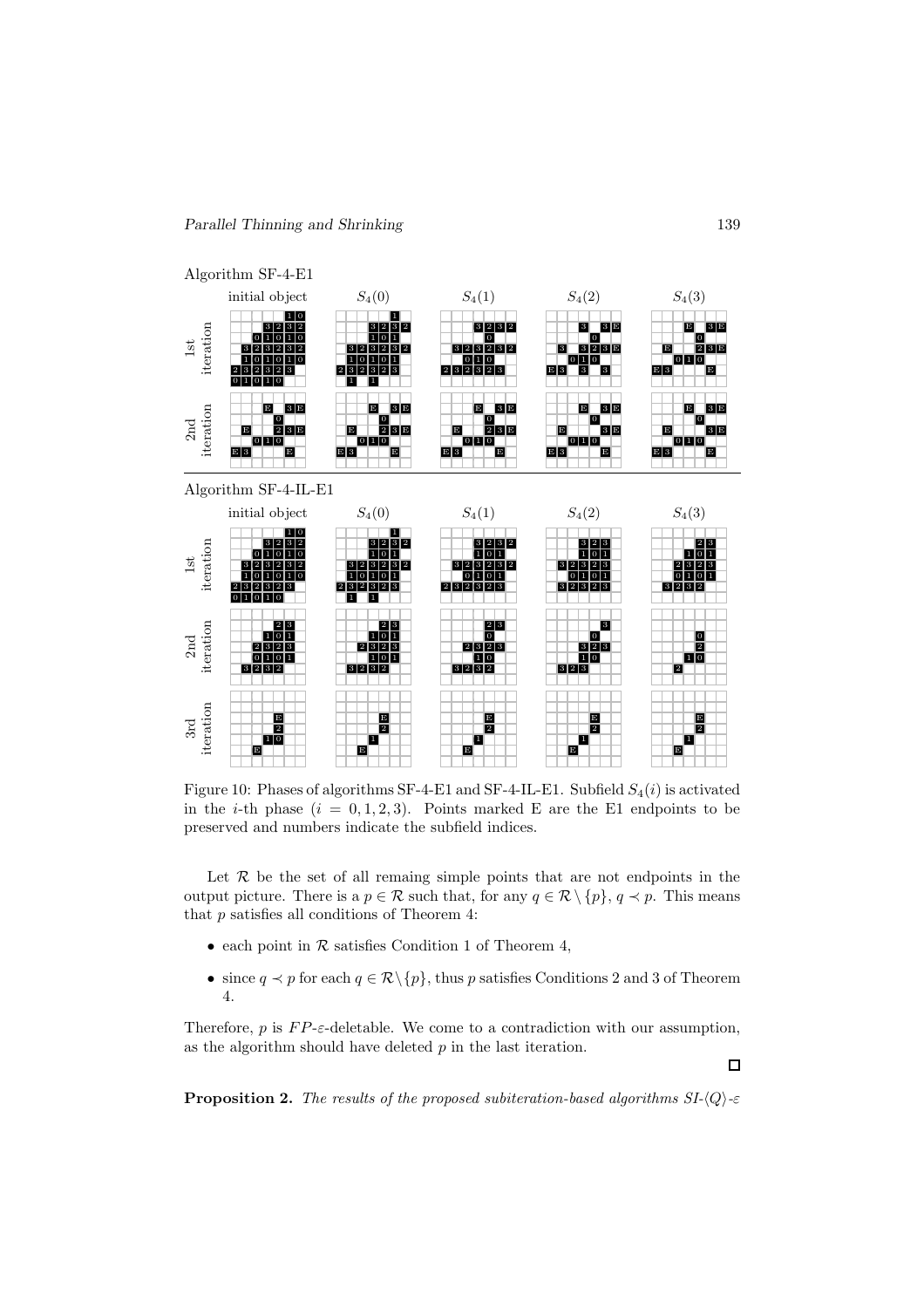

Figure 11: Two topological kernels and ten topological kernels produced by the proposed 2-subfield algorithms.

*are minimal for any picture*  $(Q \in \{ \langle NE, SW \rangle, \langle NW, SE \rangle, \langle N, E, S, W \rangle,$  $\langle NE, SW, NW, SE \rangle$ ;  $\varepsilon \in \{E0, \ldots, E5\}$ .

*Proof.* The proof goes similarly, as in the fully parallel case. Let us suppose that a black point  $p$  remains simple after the last iteration step.

- If  $\varepsilon = E0$ , then if p is a d-border point (considering any deletion direction d) and there is no other d-border simple point in  $N_4^*(p)$ , then p is deletable. Otherwise, let  $q \in N_4^*(p)$  be a simple d-border point. Then, p or q can be deletable according to Condition 2 of Theorem 4, when the lexicographically first remains simple after the deletion of the other one. Both of these two cases lead to a contradiction.
- If  $\varepsilon \in \{E1,\ldots,E5\}$ , then p must fulfill the considered endpoint criterion, otherwise it should have been deleted.

 $\Box$ 

Proposition 3. *The results of the proposed subfield-based reduction algorithms*  $SF-k-\varepsilon$ ,  $SF-k-\varepsilon$  *are minimal for any pictures*  $(k = 2, 4; \varepsilon \in \{E0, \ldots, E5\})$ .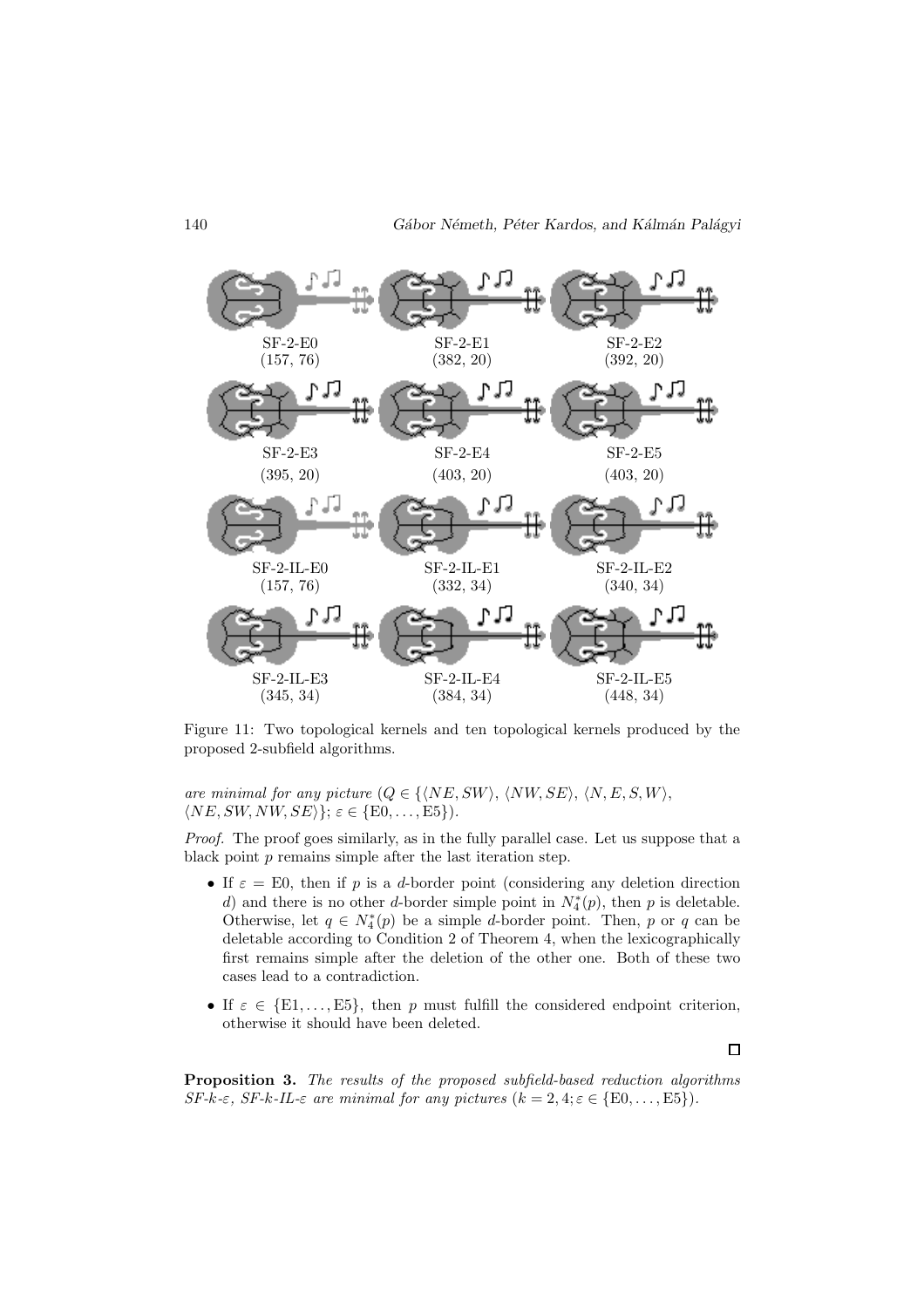

Figure 12: Two topological kernels and ten medial lines produced by the proposed 4-subfield algorithms.

*Proof.* If the 2-dimensional digital space is partitioned into 2 or 4 subfields as presented in Fig. 8, then it is easy to see that no 4-adjacent pair of simple points belongs to the same subfield. Hence, it is evident that if two simple points are 4-adjacent in the picture, then either of them can be deleted when the subfield is activated. If two 4-adjacent points remain simple after the final iteration step, then they must be endpoints of type E1, E2, E3, E4, or E5.  $\Box$ 

To summarize the properties of the presented algorithms, we state the followings:

- All the fifty-four algorithms are different from each other (see Figs. 4, 6, 7, 11, 12).
- All thinning algorithms with endpoint characterizations E4 and E5 may produce 2-point wide medial curves.
- The 2-subiteration algorithms (i.e.,  $SL\langle NE, SW\rangle \text{-} \varepsilon$  and  $SL\langle NW, SE\rangle \text{-} \varepsilon; \varepsilon \in$ {E0,. . . , E5}) may produce a "distorted" asymmetric medial curves for symmetric objects (see Fig. 6).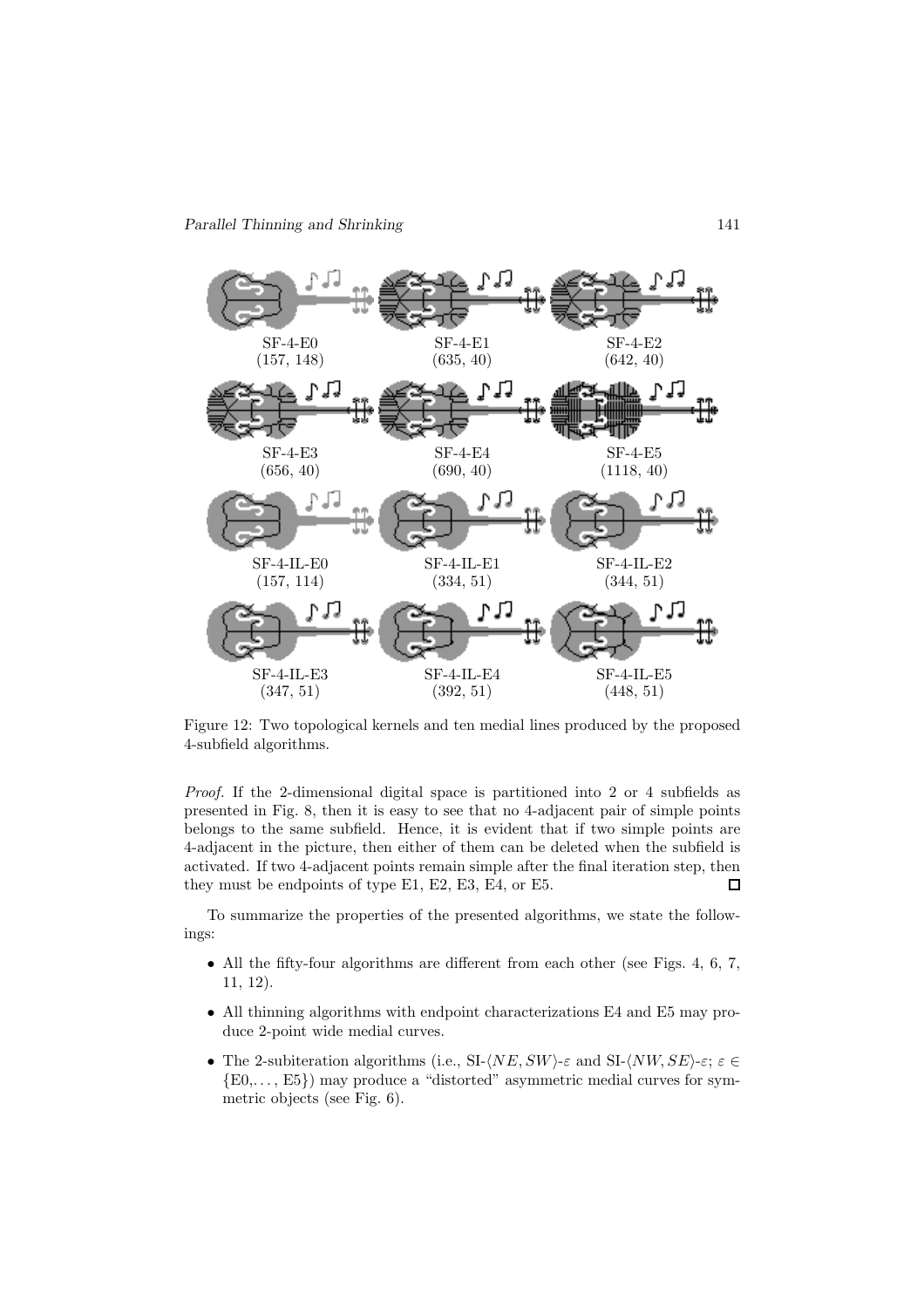- The 4-subiteration algorithms (i.e., SI- $\langle NE, SW, NW, SE \rangle \in$  and  $SL\langle N, E, S, W\rangle_{\varepsilon}; \varepsilon \in \{E0, \ldots, E5\}$  can produce "almost symmetric" results for symmetric objects.
- The 4-subfield thinning algorithms  $SF-4-\varepsilon$  ( $\varepsilon \in \{E1,\ldots,E5\}$ ) may produce numerous unwanted side branches. (That is why we proposed the thinning scheme with iteration-level endpoint checking.)
- Subfield-based algorithms SF-k-IL- $\varepsilon$  (k=2, 4;  $\varepsilon \in \{E0,\ldots,E5\}$ ) with iterationlevel endpoint checking produce much less unwanted side branches than algorithms SF-k- $\varepsilon$  (k=2,4;  $\varepsilon \in \{E0, \ldots, E5\}$ ) that use the conventional scheme (see Figs. 11 and 12).
- The fully parallel algorithms  $\text{FP-}\varepsilon \ (\varepsilon \in \{\text{E0}, \ldots, \text{E5}\})$  require the least numbers of parallel reductions.
- The 4-subiteration algorithms that are taken the intermediate deletion direction into consideration (i.e., SI- $\langle NE, SW, NW, SE \rangle \in \{E0, \ldots, E5\}$ ) require less numbers of parallel reductions than the 4-subiteration ones considering the cardinal deletion directions (i.e., SI- $\langle N, W, S, E \rangle$ -ε;  $\varepsilon \in \{E0, \ldots,$  $E5$ .
- The 2-subfield algorithms (i.e., SF-2- $\varepsilon$  and SF-2-IL- $\varepsilon$ ;  $\varepsilon \in \{E0, \ldots, E5\}$ ) are require less numbers of parallel reductions than the 4-subfield ones (i.e., SF-4- $\varepsilon$  and SF-4-IL- $\varepsilon$ ;  $\varepsilon \in \{E0, \ldots, E5\}$ ).

In order to illustrate that our algorithms differ from the algorithms based on critical kernels, Fig. 13 presents three skeletons produced by algorithms  $AK^2$ ,  $MK^2$ , and  $NK^2$  [3].



Figure 13: Skeletons produced by algorithms  $AK^2$ ,  $MK^2$ , and  $NK^2$  [3].

Unfortunately, there is no room to present here more examples, hence we invite the reader to visit the website at

http://www.inf.u-szeged.hu/~gnemeth/localweb/skeleton\_alg2d.php, where skeletons produced by various existing algorithms are also presented.

# 5 Conclusions

This paper presents fifty-four topological algorithms for extracting skeleton-like shape features (i.e., topological kernels and medial lines) from binary objects. The major contributions of this work are: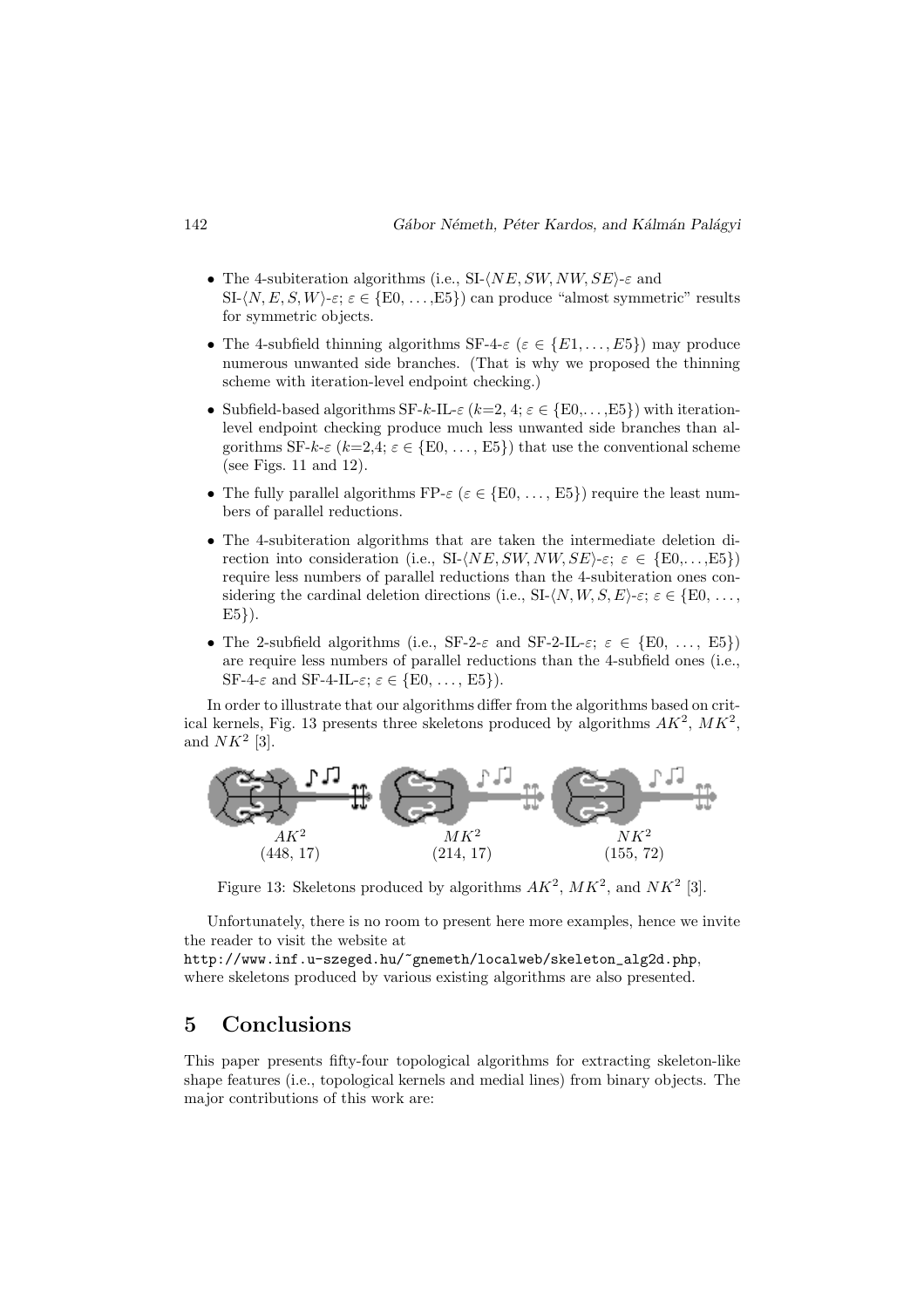- We proposed new sufficient conditions for topology preserving parallel reductions that are suitable for generating deletion rules for parallel topological algorithms.
- Fifty-four variations for parallel thinning and shrinking algorithms were constructed (each algorithm differ from the other ones). Deletion rules of the proposed algorithms were not given by matching templates (as it is usual), they were derived from our conditions.
- We introduced the 4-subiteration scheme with intermediate deletion directions, and the iteration-level endpoint checking in subfield-based algorithms.
- We proved that all the fifty-four algorithms produce minimal results for any pictures.

# Acknowledgement

The authors would like to thank Prof. Michel Couprie (Départment Informatique, ESIEE Paris, et Laboratoire d'Informatique Gaspard-Monge, Unversit´e Paris-Est ESIEE 2, France) for providing the source code for algorithms based on critical kernels (http://www.esiee.fr/~info/ck/).

Finally, the authors would like to thank the reviewers for the comments and remarks that improved the quality of the paper.

### References

- [1] Bertrand, G. On P-simple points. *Comptes-rendus de l'Acad´emie des Sciences, S´erie Math.*, 1:1077-1084, 1995.
- [2] Bertrand, G. On Critical Kernels. *Comptes-rendus de l'Académie des Sciences*, *S´erie math.*, 1:363–367, 2007.
- [3] Bertrand, G. and Couprie, M. Two-dimensional Thinning Algorithms Based on Critical Kernels. *Journal of Mathematical Imaging and Vision*, 31:35–56, 2008.
- [4] Bertrand, G. and Couprie, M. On Parallel Thinning Algorithms: Minimal Nonsimple Sets, P-simple Points and Critical Kernels. *Journal of Mathematical Imaging and Vision*, 35:23–35, 2009.
- [5] Couprie, M. Note on Fifteen 2D Parallel Thinning Algorithms. *Internal Report, Universit´e de Marne-la-Vall´ee, IMG2006-01*, 2009.
- [6] Hall, R. W., Kong, T. Y., Rosenfeld, A. Shrinking Binary Images. In Kong, T. Y. and Rosenfeld, A., editors, *Topological Algorithms for Digital Image Processing*, pages 31–98, Elsevier Science B. V., 1996.